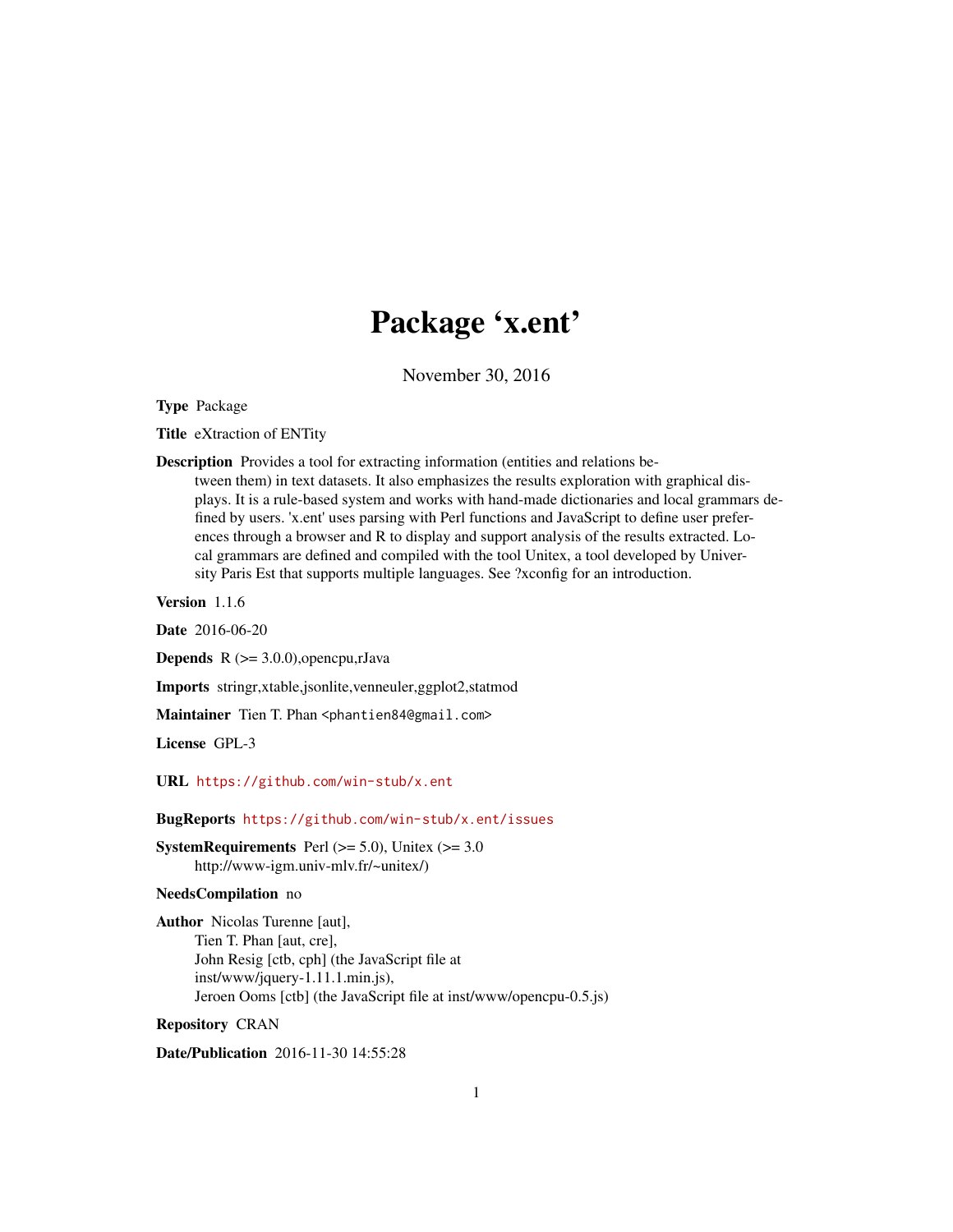## <span id="page-1-0"></span>R topics documented:

|  |  |  | $\overline{\mathbf{3}}$ |
|--|--|--|-------------------------|
|  |  |  | -3                      |
|  |  |  | $\overline{4}$          |
|  |  |  | $\overline{4}$          |
|  |  |  | $\overline{5}$          |
|  |  |  | $\overline{7}$          |
|  |  |  |                         |
|  |  |  |                         |
|  |  |  |                         |
|  |  |  |                         |
|  |  |  |                         |
|  |  |  |                         |
|  |  |  |                         |
|  |  |  |                         |
|  |  |  |                         |

#### **Index** [17](#page-16-0)

add\_unique *Add a value to a current list that every value is unique*

#### Description

Add a value to an existing list of values. These values are unique in the list.

#### Usage

add\_unique(list, value)

#### Arguments

| list  | : a list of values                        |
|-------|-------------------------------------------|
| value | : a value that we want to add to the list |

#### Value

list return a list that elements in the list aren't duplicated

#### Examples

list1= c("a","b","c") value =  $"a"$ list1 <- add\_unique(list1,value)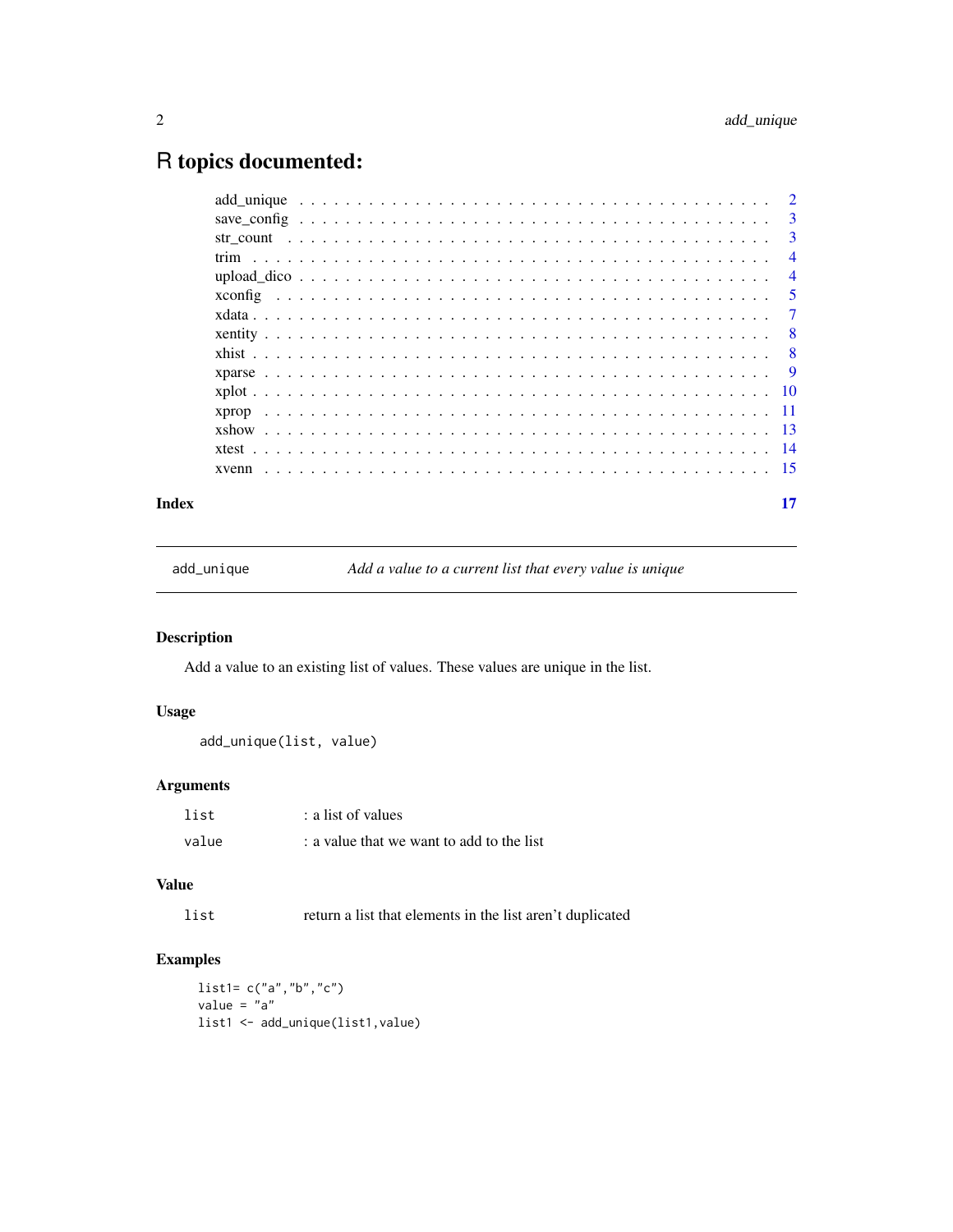<span id="page-2-0"></span>

This is a function to save information of the configuration file. When users change the content of the configuration. They must call this function to perform the tasks for saving.

#### Usage

save\_config(data =  $"$ )

#### Arguments

data contents of the configuration file

str\_count *Count words in a text*

#### Description

Count words of characters in the string which satisfy a regular expression

#### Usage

str\_count(x, pattern, sep)

#### Arguments

|         | input string                                      |
|---------|---------------------------------------------------|
| pattern | regular expression                                |
| sep     | a string used to separate columns, default is "". |

#### Value

number return a number of words that satisfies a regular expression

```
x = "file_1:b:$:carbonate:c:dimethylsulfide:coccoliths:co2:aragonite:calcite:"
str_count(x,pattern=":co2:",sep="")
```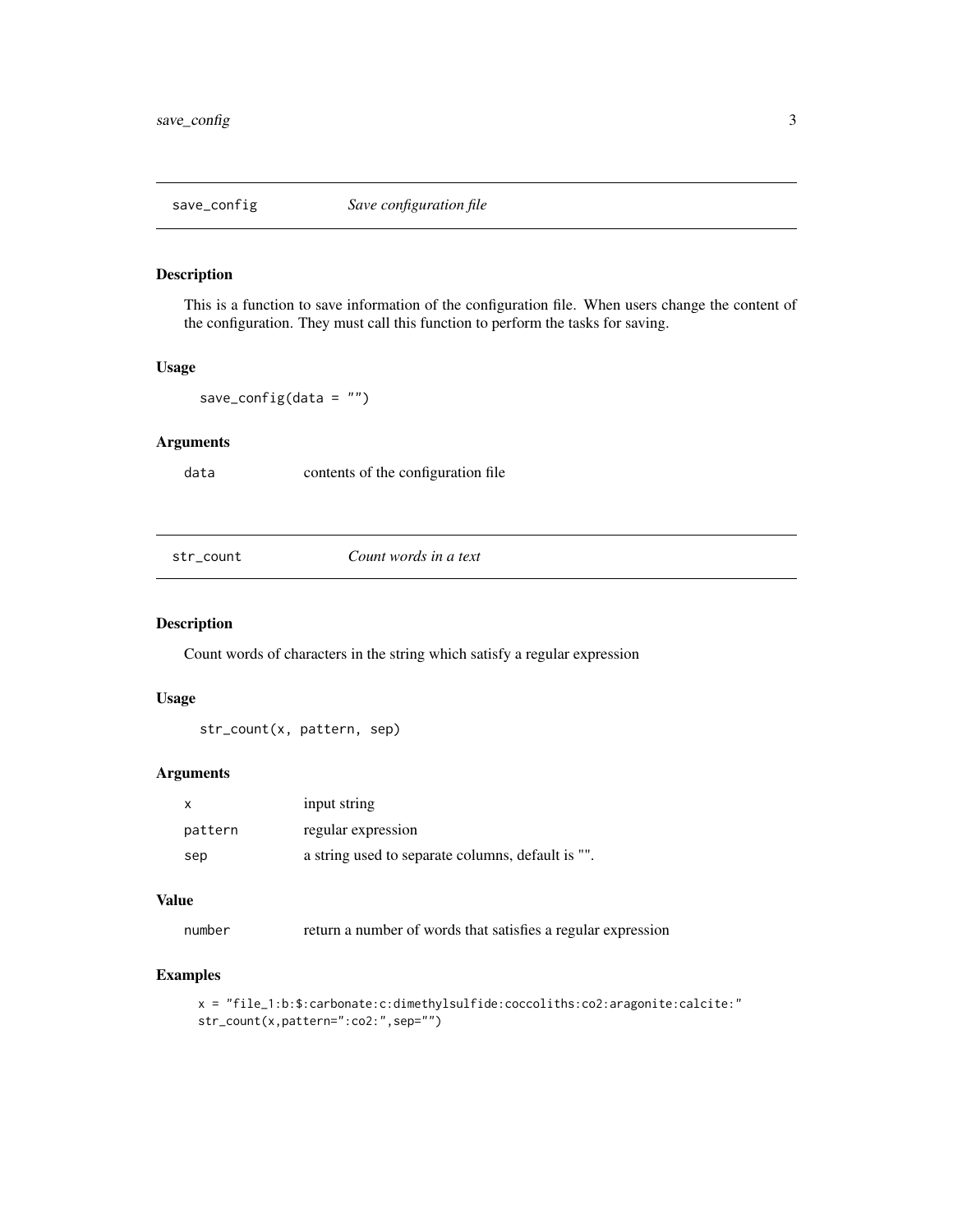<span id="page-3-0"></span>

Remove all spaces from text except for single spaces between words

#### Usage

trim(x)

#### Arguments

x is a string that we want to delete whitespace from both sides

#### Examples

str = " Hello World! " trim(str)

upload\_dico *Upload file*

#### Description

Copy file from a local folder to a folder on the system

#### Usage

upload\_dico(file)

#### Arguments

file : the path of local file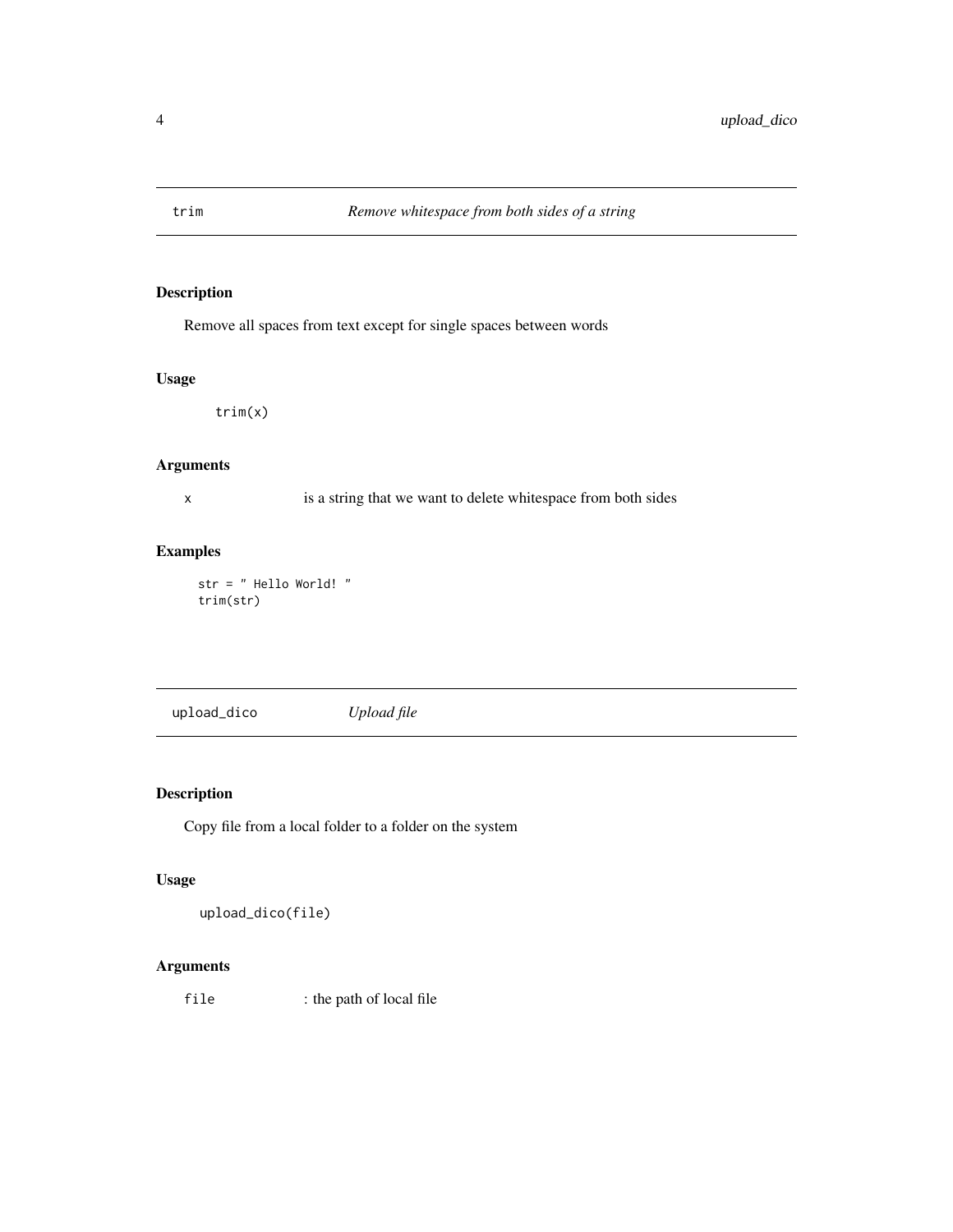<span id="page-4-1"></span><span id="page-4-0"></span>

This function allows users to configure the entire system, such as: paths for corpus, evaluation file, result file, dictionaries ...

#### Usage

```
xconfig(json_path="")
```
#### Arguments

json\_path path of configuration file (\*.json)

#### Details

System configuration x.ent uses a file json to configure the entire system. Configuration file structure is very complex and has multiple entries. Easy for the user to manage, we create a web-based interface and use javascript in client-side, code R in the server-side for updating data in the configuration file. The entries in the configuration file:

corpus A path to the directory containing the corpus (text or xml)

eval A path to the evaluation file

result A path to the file that will store the results

dico contain information of a list of dictionary, each dictionary has the following format: the original word and the transformations this word: singular, plural, unaccented word, synonym and acronym, for example with a dictionary of plants:

wheat:N:Wheat:WHEAT:Wheats:Triticum:Durum wheat:Common wheat: durum wheat:L:DURUM:T. durum:Triticum durum:Triticum turgidum:durums wheats:durum wheat:macaroni wheat:

The letter N(node) indicates that this category (wheat) may have subcategories (Durum wheat, Common wheat, ...). The letter L (leaf) indicates a leaf of a node.

In this entry, we have to configure the following information:

- tag: a name used to mark results, ex: p for plant, m for disease
- file: a path to a dictionary file
- node: if the dictionary contains nodes (N)
- col\_key: the column in the dictionary that contains the original word
- col\_val: the columns in the dictionary that we want to use to search in the corpus
- get: number of results that we want to get: 1, 2, ..or all from the first position of the document.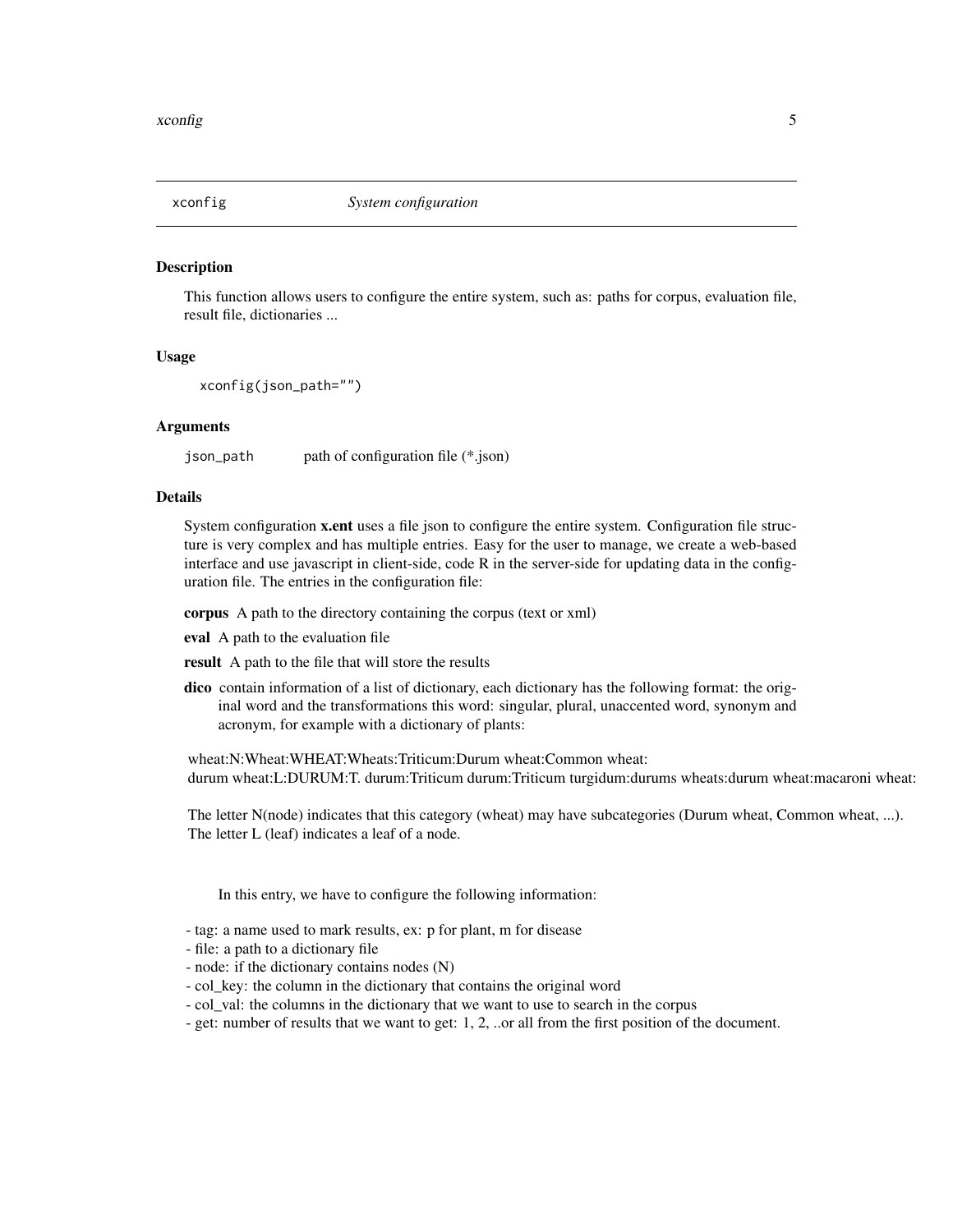- unitex Unitex, this is a tool that allows you to build grammar and you will extract the data from the grammar that you have built. If you want to use this feature, you can download [here.](http://www-igm.univ-mlv.fr/~unitex/index.php?page=3&html=download2.html) In this entry, we have to configure the following information:
	- system
		- 1. tool\_unitex: a specified full path to the tool Unitex, the name of the tool is "UnitexTool-Logger", you can find in the installation directory.
	- 2. main\_graph: a grammar that you have built, it's like a graph (in Unitex). In your application, you can have many graphs. So you have to use a main graph to link all the sub-graphs.
	- 3. my\_unitex: this is a place that stores local data of Unitex
	- 4. dico: a list of dictionaries of Unitex

- result

- 1. tag: a name used to mark results
- 2. tag\_unitex: a tag used tp mark in Unitex
- 3. get: number of results that we want to get: 1, 2, ..or all from the first position of document
- relation You can create the relations beetween entities, such as: the relation beetween plants and diseases. This is the information that you have to configure:
	- 1. type: there are two options: structure (relation extraction in the following doccument structure) and cooccurrence.
	- 2. left, right: these parramaters are used in the cooccurrence mode, we setup a window from the left and the right of root entity.
	- 3. root: root of relation, ex: p for plant
	- 4. negative: an entity is used to identify whether the relation is negative or positive
	- 5. link: details of the relation, ex: plant:disease => p:m.
- avoid In the document, maybe you don't want to find in a few paragraphs, so you can use this feature. You can create a file according to the following format: key word..phrase or end.
	- phrase: beginning from key word to the end of the paragraph
	- end: beginning from key word to the end of file
- replace a path of file that contains words to be replaced. The format:
	- words\_will\_be\_replaced:list\_words\_need\_replacing
- stopword a path of file that contains the list of stop words
- blacklist a path of file that contains the list of words for each entity that we do not want to appear in results

#### **Note**

This package performs well with UTF-8 encoding. For configuring UTF-8 encoding on your system: In the windows of R, you can type: options(encoding="UTF-8")

#### Author(s)

Tien T. Phan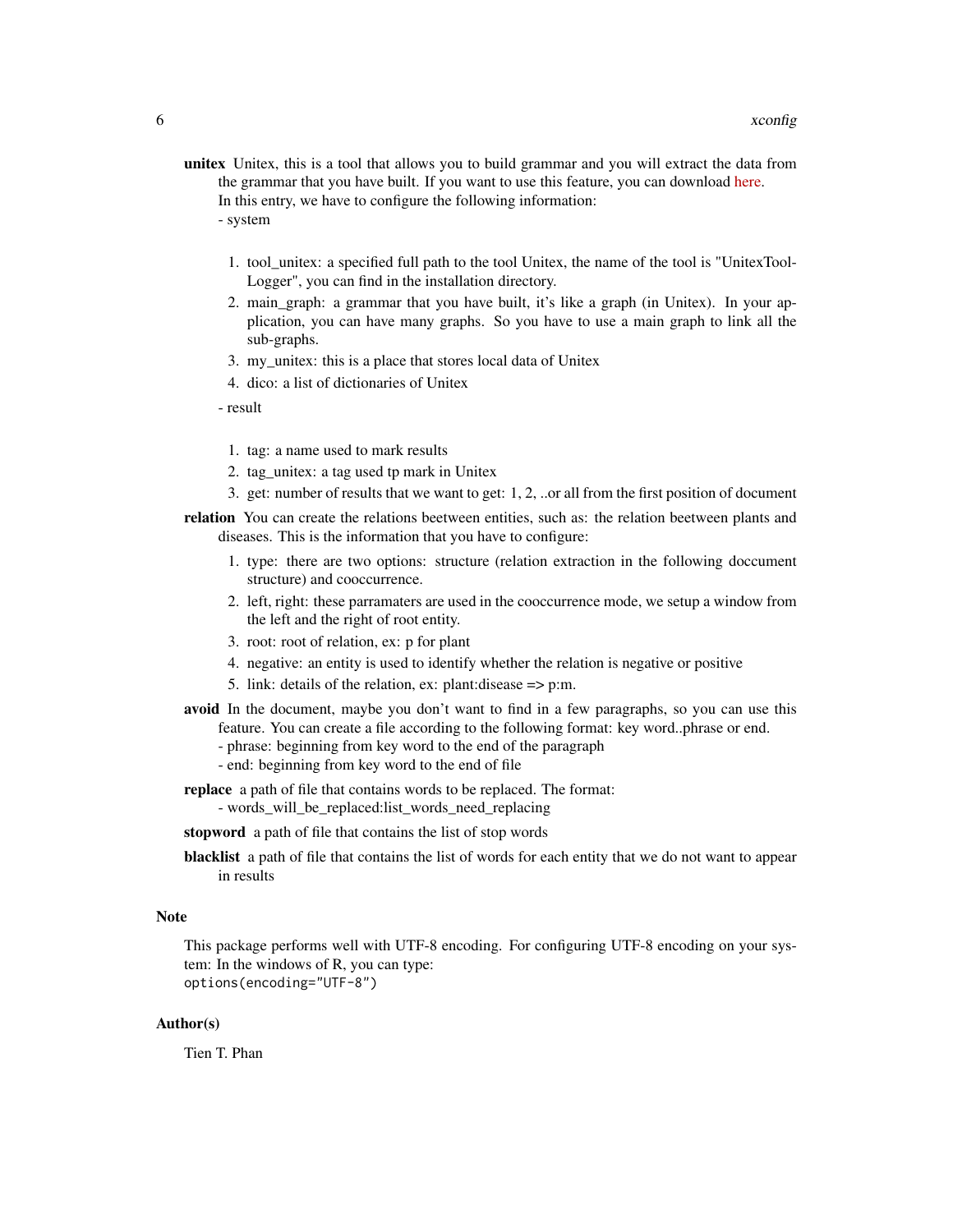#### <span id="page-6-0"></span>xdata  $\sim$  7

#### Examples

```
xconfig()
xconfig("C:/JSON/ini.json")
```
#### xdata *Transform the results to data frame*

#### Description

This is a function using transformation of results to data frame.

#### Usage

 $xdata(e = NULL)$ xdata\_value(v, sort = "a")

#### Arguments

| e    | a vector of a entity or a list of entities, if it is nul, it shows all entities and<br>relations that it is configured in the configuration file |
|------|--------------------------------------------------------------------------------------------------------------------------------------------------|
| v    | a entity                                                                                                                                         |
| sort | with the function xdata_value, variable "sort" allows you to sort values follow-<br>ing frequency or alphabetically                              |

#### Details

The data frame contains the columns of the name of entity or relationship and the rows of values of named entity.

#### Value

```
data frame return a data frame
```
#### Author(s)

Tien T. Phan

#### See Also

[xparse](#page-8-1) call the main function of module extraction written by Perl [xconfig](#page-4-1) system configuration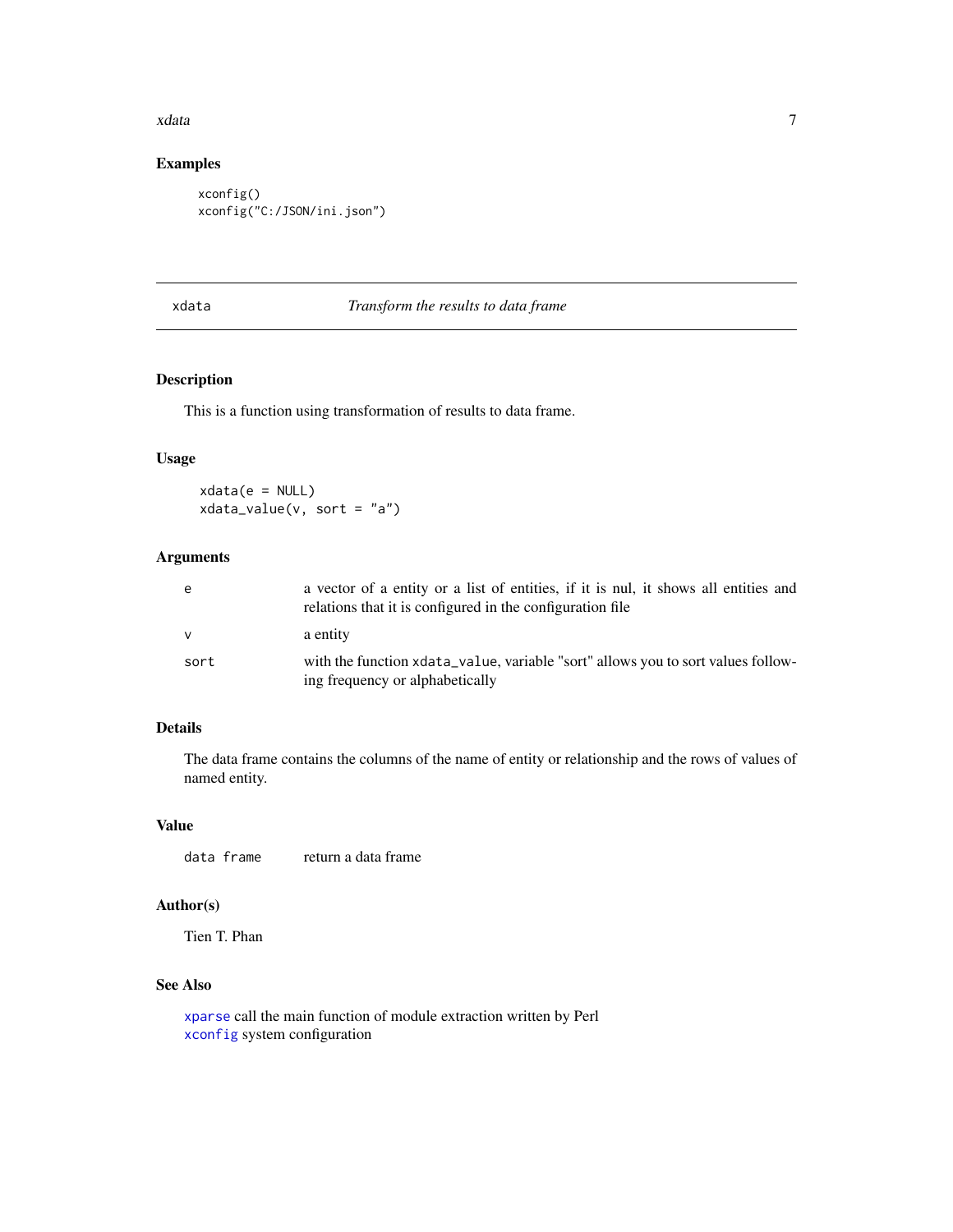#### Examples

```
xdata() #show all entities
xdata(c("p","b")) #show two entities: "p", "b"
xdata_value("p") #show only values of entity "p"
#there are two columns "value" et "freq" in this data frame
xdata_value("p")[["value"]] #convert to a verctor
```
#### xentity *List of entities or relations*

#### Description

Show all entities or relations

#### Usage

xentity() xrelation()

#### Value

list return a list of entities or relations

#### See Also

[xshow](#page-12-1) display results

#### Examples

xentity() xrelation()

<span id="page-7-1"></span>xhist *Graph* xhist

#### Description

The function xhist in x.ent is a graphical representation of the distribution of entities with time.

#### Usage

 $xhist(v = "")$ 

#### Arguments

v a value of entity or the relations between entities

<span id="page-7-0"></span>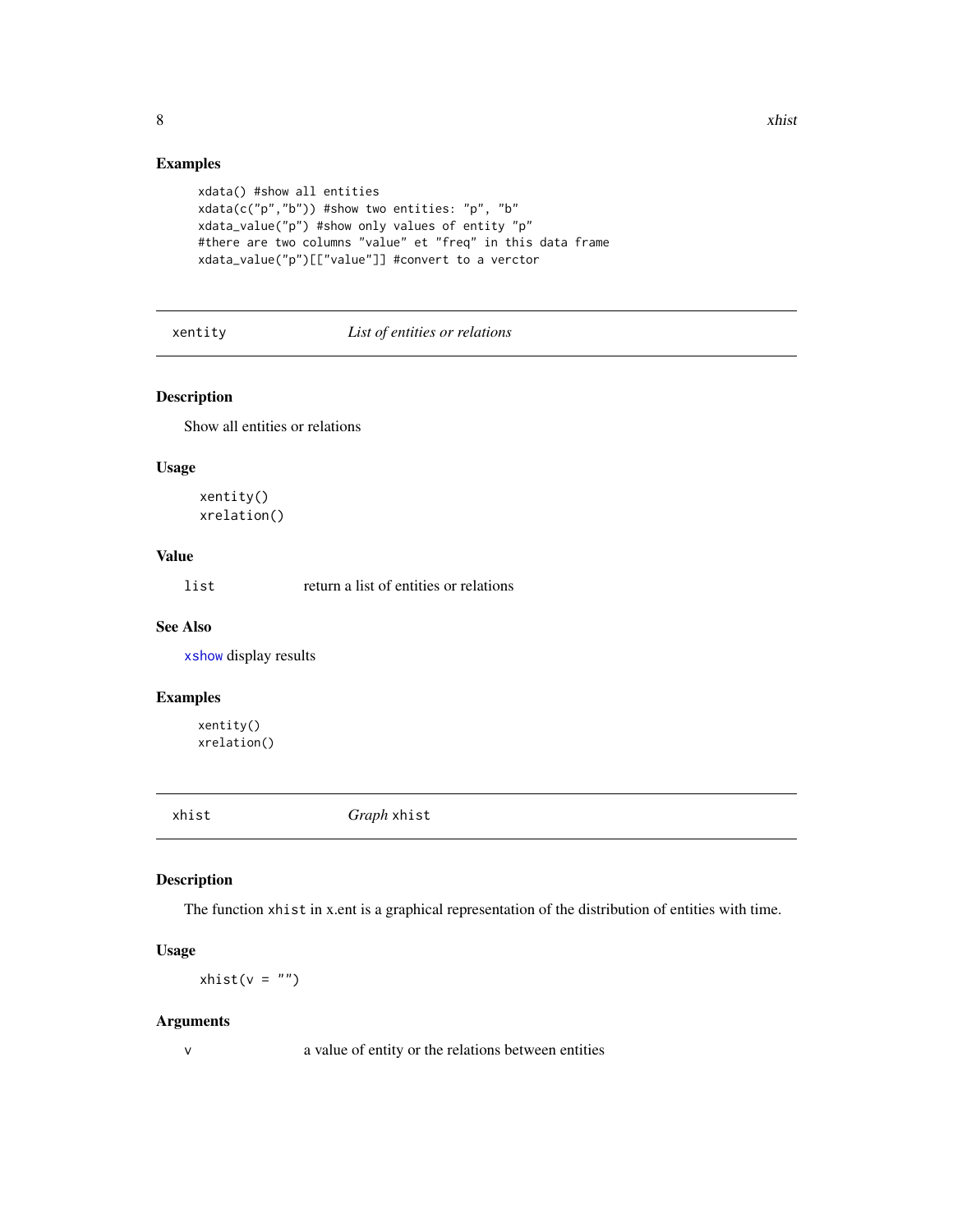<span id="page-8-0"></span>xparse 9

#### Details

Result after calling the function xparse has the following format:

1. file\_name:entity:\$:list\_value\_found

2. ...

3. file\_name:entity1:entity2:...:\$\$:value\_e1:value\_e2:....:negation

Function xhist will convert the data format above to a data frame. The histogram uses this data frame to display graphs. The data frame format:

- 1. column file : name of file
- 2. column date : (format mm.yyyy)
- 3. column value\_date, this value is used for creating histogram
- 4. column visible: if visible  $= 1$  then this record will be used in histogram

#### Value

This function returns a data frame so that users can check or use it to create new graphs.

dataframe return a data frame

#### See Also

[xplot](#page-9-1) type graphique plot [xshow](#page-12-1) display the results of extracted data [xconfig](#page-4-1) system configuration

#### Examples

```
xhist() #all documents
xhist(v="colza") #only documents contain "colza"
xhist(v="colza:altise") #only documents contain a relation "colza:altise"
```
<span id="page-8-1"></span>xparse *Call script Perl for extracting data from corpus*

#### **Description**

Call script Perl for extracting data from corpus. Before you run, you must configure a configuration file ini.json in the folder config as: dictionaries, graphs of grammar (Use tools Unitex for creating)...

#### Usage

xparse(json\_path = "",verbose=FALSE)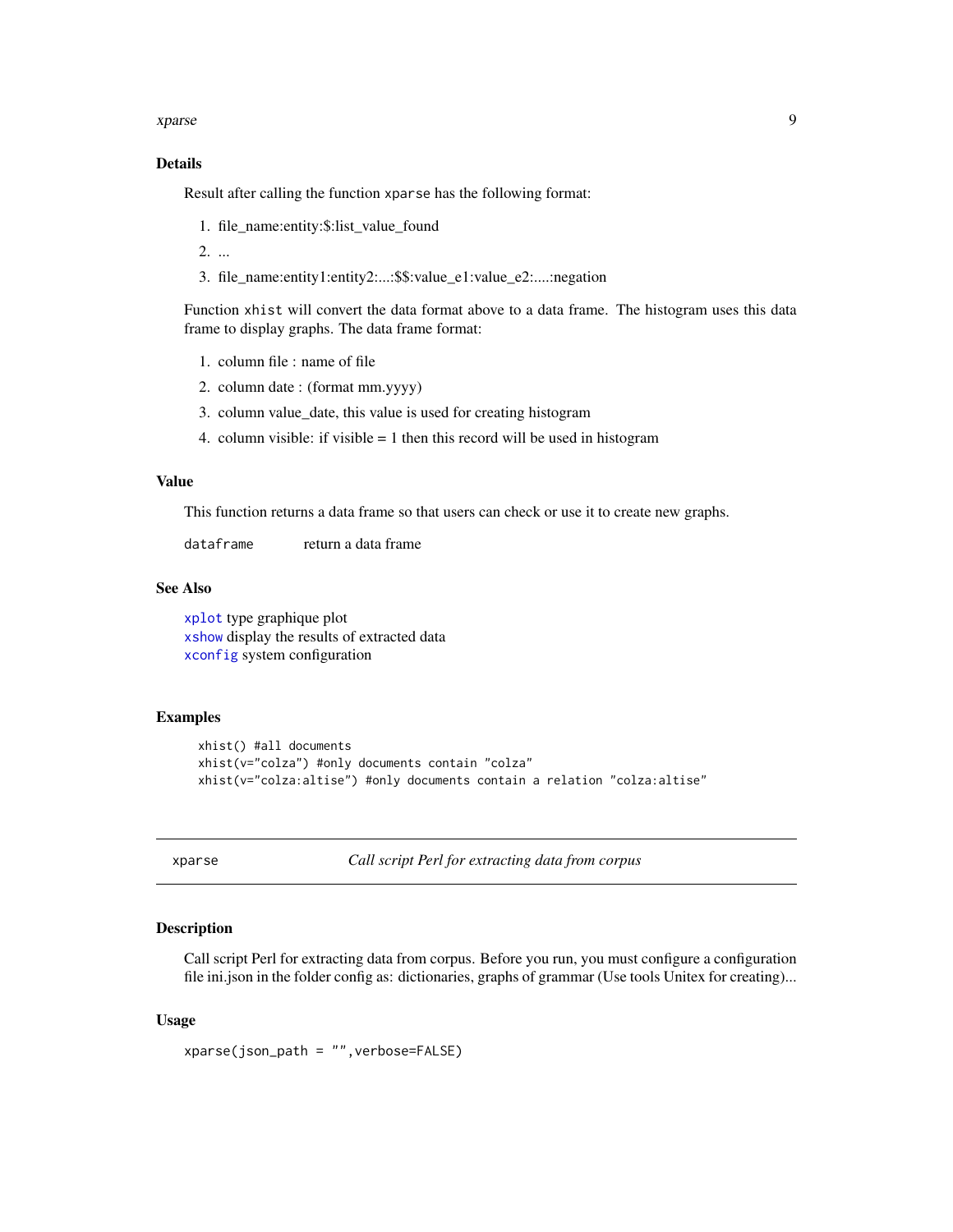#### <span id="page-9-0"></span>Arguments

| json_path | path of configuration file (*.json)                                                                         |
|-----------|-------------------------------------------------------------------------------------------------------------|
| verbose   | logical. Should R report extra information on progress? Set to TRUE by the<br>command-line option –verbose. |

#### Details

Input: dictionaries, grammars (build with software Unitex). Output: a result file of every entity and relation

#### Value

Result file includes:

| comp1 | data of every entity such as: file1:entity1:\$:data1:data2:                                  |
|-------|----------------------------------------------------------------------------------------------|
| comp2 | data of every relation of every entity for example: file1:entity1:entity2:\$\$:data1:data2:1 |

#### See Also

[xconfig](#page-4-1) system configuration

#### Examples

xparse()

<span id="page-9-1"></span>xplot *Graph* xplot

#### Description

Graph xplot, this graph compares the appearance of entities or relations during one period

#### Usage

 $xplot(v1 = "", v2 = "", t = "")$ 

#### Arguments

| v1             | O or 1 entity1 value                                                                                |
|----------------|-----------------------------------------------------------------------------------------------------|
| v <sub>2</sub> | a vector of entity2 value                                                                           |
|                | a time value, format (mm.yyyy) or inteval of time value, for example: $t = c("02.2010", "02.2012")$ |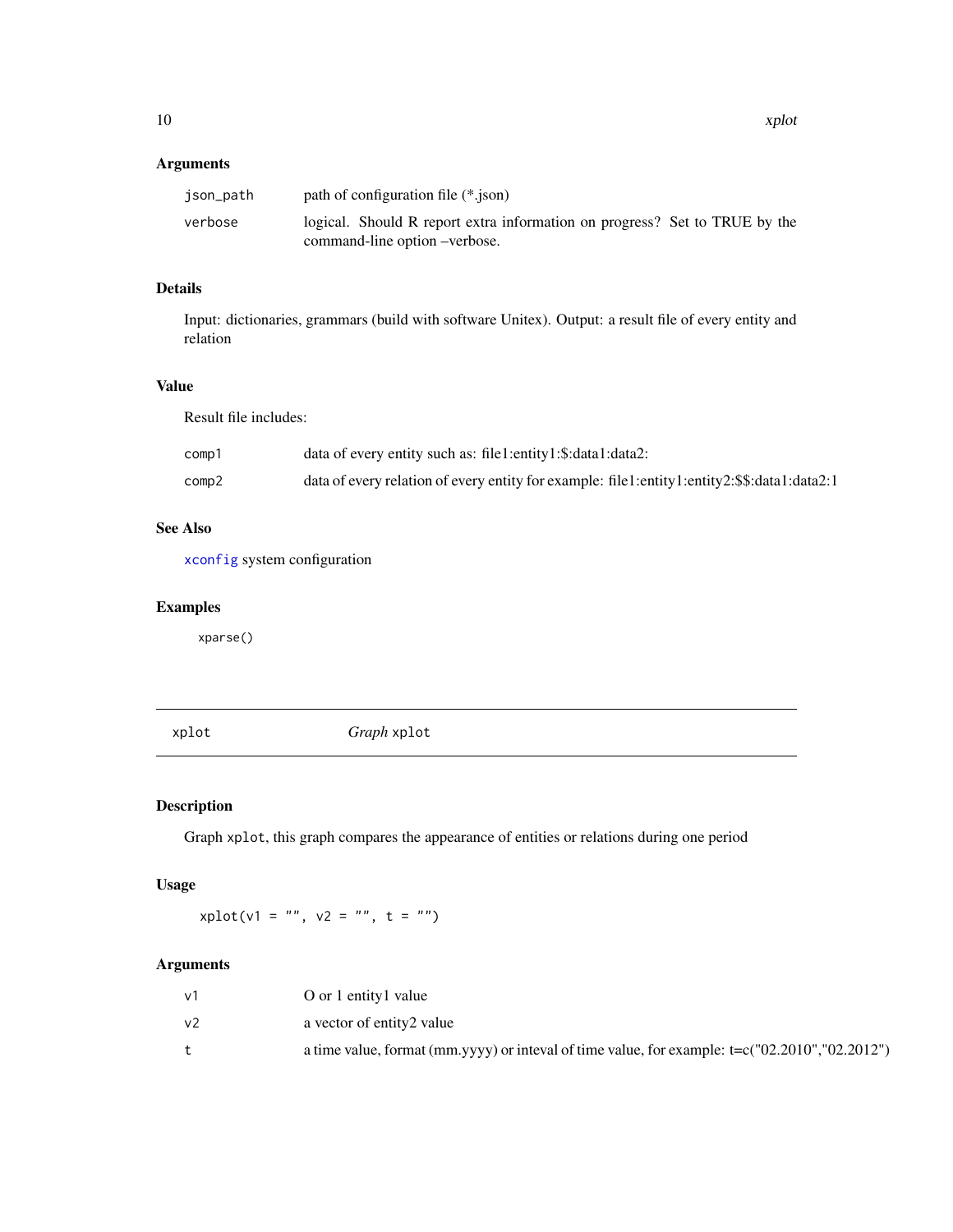#### <span id="page-10-0"></span>xprop that the state of the state of the state of the state of the state of the state of the state of the state of the state of the state of the state of the state of the state of the state of the state of the state of the

#### Details

Result after calling the function xparse has the following format:

- 1. file\_name:entity:\$:list\_value\_found
- 2. ...
- 3. file\_name:entity1:entity2:...:\$\$:value\_e1:value\_e2:....:negation

Function xplot will convert the data format above to a data frame. The xplot uses this data frame to display graphs. The data frame format:

- 1. column file : name of file
- 2. column date : (format mm.yyyy)
- 3. column value\_date, this value is used for creating graph
- 4. column visible: if visible  $= 1$  then this record will be used in graph
- 5. column value of entite v1 or v2 or v1 combined with v2

#### Value

This function returns a data frame so that users can check or use it to create new graphs.

dataframe return a data frame

#### See Also

[xhist](#page-7-1) type graphique histogram [xprop](#page-10-1) type graphique propotion [xshow](#page-12-1) displays results of extracted data [xconfig](#page-4-1) system configuration

#### Examples

```
xplot(v1="colza")
xplot(v1="colza",v2=c("altice","rouille"))
xplot(v1="colza",v2=c("altice","rouille"),t="09.2010")
xplot(v1="colza",v2=c("altice","rouille"),t=c("09.2010","02.2011"))
```

```
xprop Graph xprop
```
#### Description

This visualization is a type of 100% stacked histograme. The graph xprop shows the distribution of the relationship between entities in the corpus. The total of the bar represents 100%.

#### Usage

```
xprop(v1,v2,type=1)
```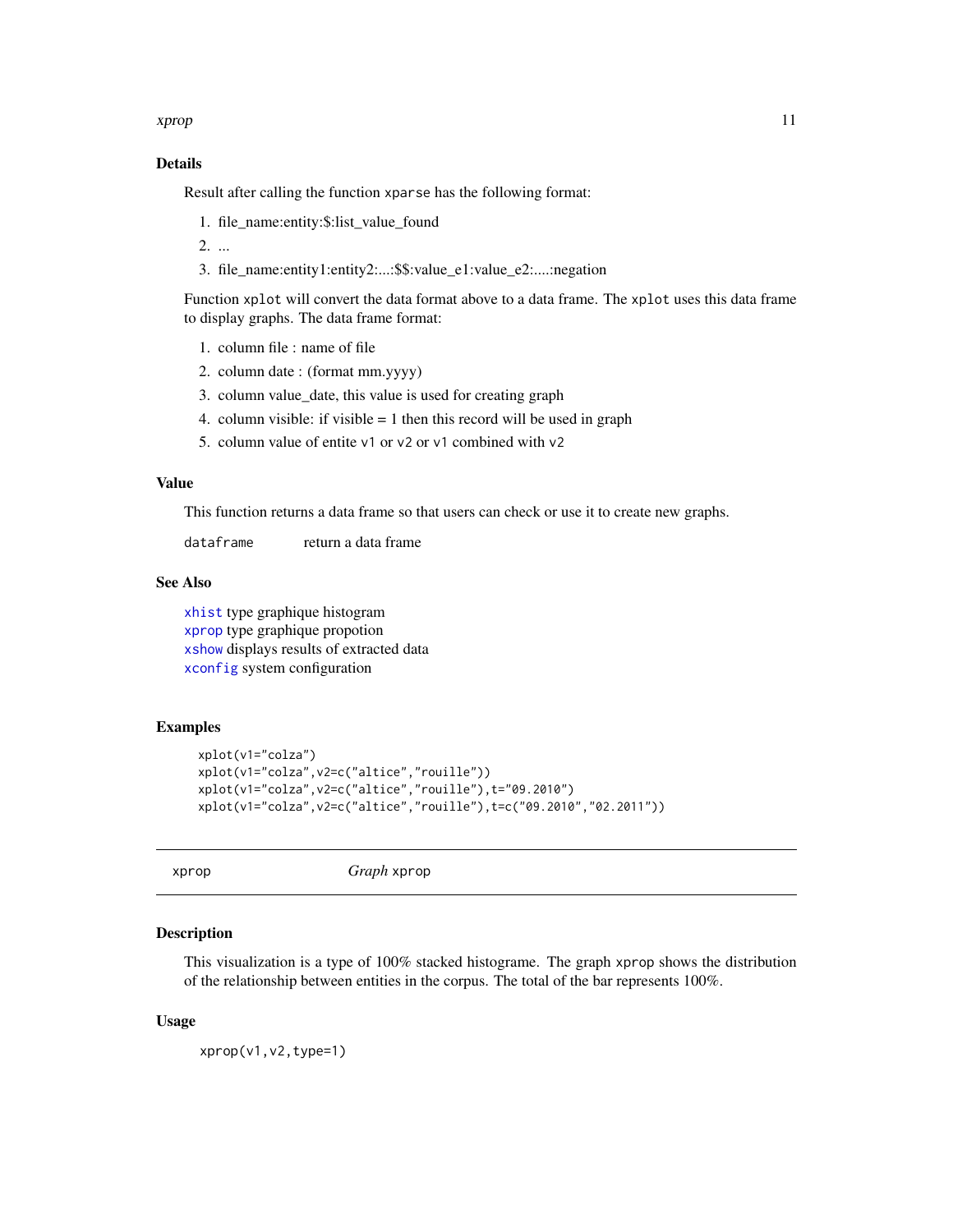#### <span id="page-11-0"></span>Arguments

| $\vee$ 1 | a vector of values |
|----------|--------------------|
| v2       | a vector of values |
| type     | type of graph      |

#### Details

After calling the function xparse, the result has the following format:

- 1. file\_name:entity:\$:list\_value\_found
- 2. ...
- 3. file\_name:entity1:entity2:...:\$\$:value\_e1:value\_e2:....:negation

Function xprop will convert the data format above to a data frame such as:

- 1. a list of columns that call the values of v2. Those columns will contain a value 0 or 1.
- 2. a column has a name "cat" categorie.
- 3. a column has a name "val" value.

Each line discribes the relevant information between values of vector v1 and values of vector v2. If there exists a relationship between a value of v1 with a value of v2 then the column of value v2 will be 1, the column "cat" carrying value is the value of v2 and the column "val" has the value current of v1.

#### Author(s)

Tien T. Phan

#### See Also

[xhist](#page-7-1) type graphique histogram [xplot](#page-9-1) type graphique plot [xvenn](#page-14-1) type graphique venn

```
xprop(v1=c("chou","colza"),v2=c("mouche du chou","rouille"))
v1 = as.vector(xdata_value("p")[["value"]])
v2 = as.vector(xdata_value("b")[["value"]])
xprop(v1,v2,type=2)
```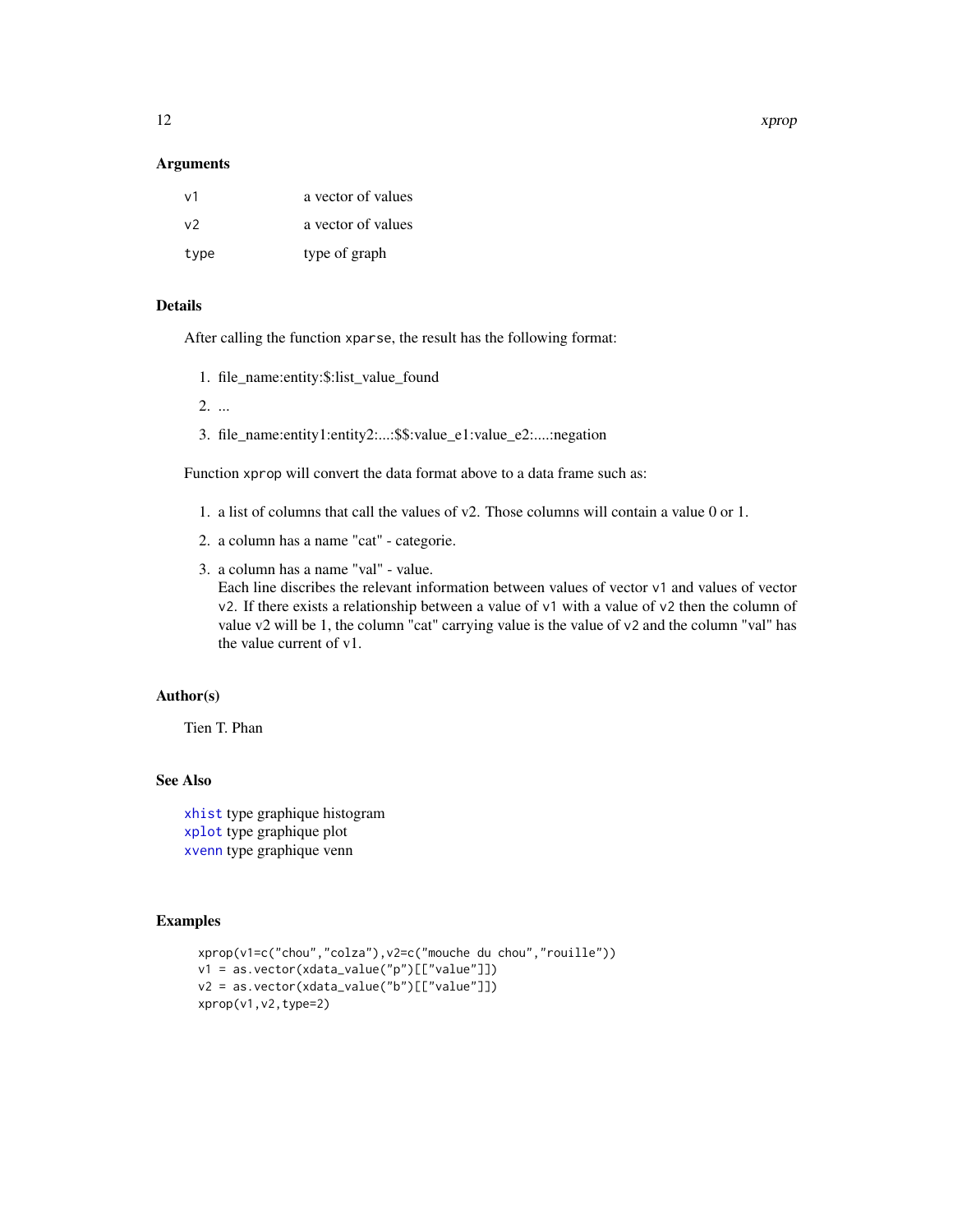<span id="page-12-1"></span><span id="page-12-0"></span>

Show results after calling the function xparse.

#### Usage

xshow(e=NULL,sort="a")

#### Arguments

| e    | an entity or a list of entities that you want display, default $e = NULL \implies display$<br>all columns |
|------|-----------------------------------------------------------------------------------------------------------|
| sort | type sort of data, default sort = "a" => sorted by alphabet, sort = "f" => sorted<br>by frequency.        |

#### Details

Show results after calling function xparse. The result file has format:

- 1. entity file1:entity1:\$:data1:data2:data3:
- 2. relation file1:entity1:entity2:\$\$:data\_e1:data\_e2:negation

#### Author(s)

Tien T. Phan

#### See Also

[xparse](#page-8-1) call the main function of module extraction written by Perl [xconfig](#page-4-1) system configuration

```
xfile() #show all names of files in corpus
xshow() #all columns
xshow(e="p",sort="a") #show result of entity "p", sorted by alphabet
xshow(e="p",sort="f")
xshow(e=c("p","m"))
```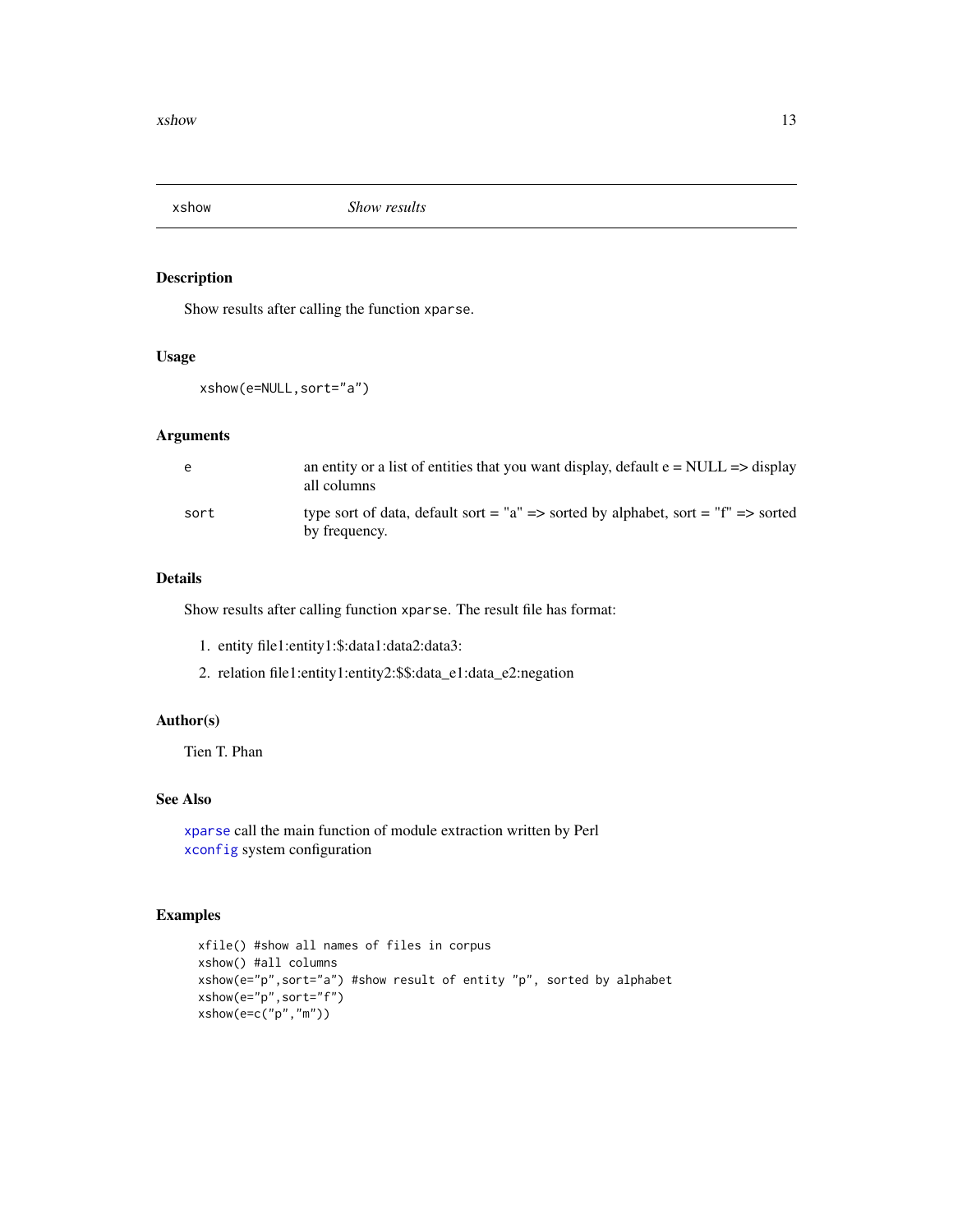<span id="page-13-0"></span>We recommend four testings distribution to compare two samples:

- 1. Kolmogorov Smirnov test
- 2. Wilcoxon signed rank test
- 3. Student's t test
- 4. Compare Groups of Growth Curves

#### Usage

xtest(v1, v2)

#### Arguments

| $\vee$ 1       | a vector of the first entity  |
|----------------|-------------------------------|
| v <sub>2</sub> | a vector of the second entity |

#### Details

The function xtest will combine the values in the first entity with the values in the second entity, each pair relations will be looking in documents. If this relationship exists, it will bring a value 1 otherwise 0

#### Author(s)

Tien T. Phan

#### See Also

[ks.test](#page-0-0) Kolmogorov Smirnov test [wilcox.test](#page-0-0) Wilcoxon signed rank test [t.test](#page-0-0) Student's t test [compareGrowthCurves](#page-0-0) Compare Groups of Growth Curves

```
#get all values of entity bioagressor
b <- as.vector(xdata_value("b")[["value"]])
xtest("colza",b)
```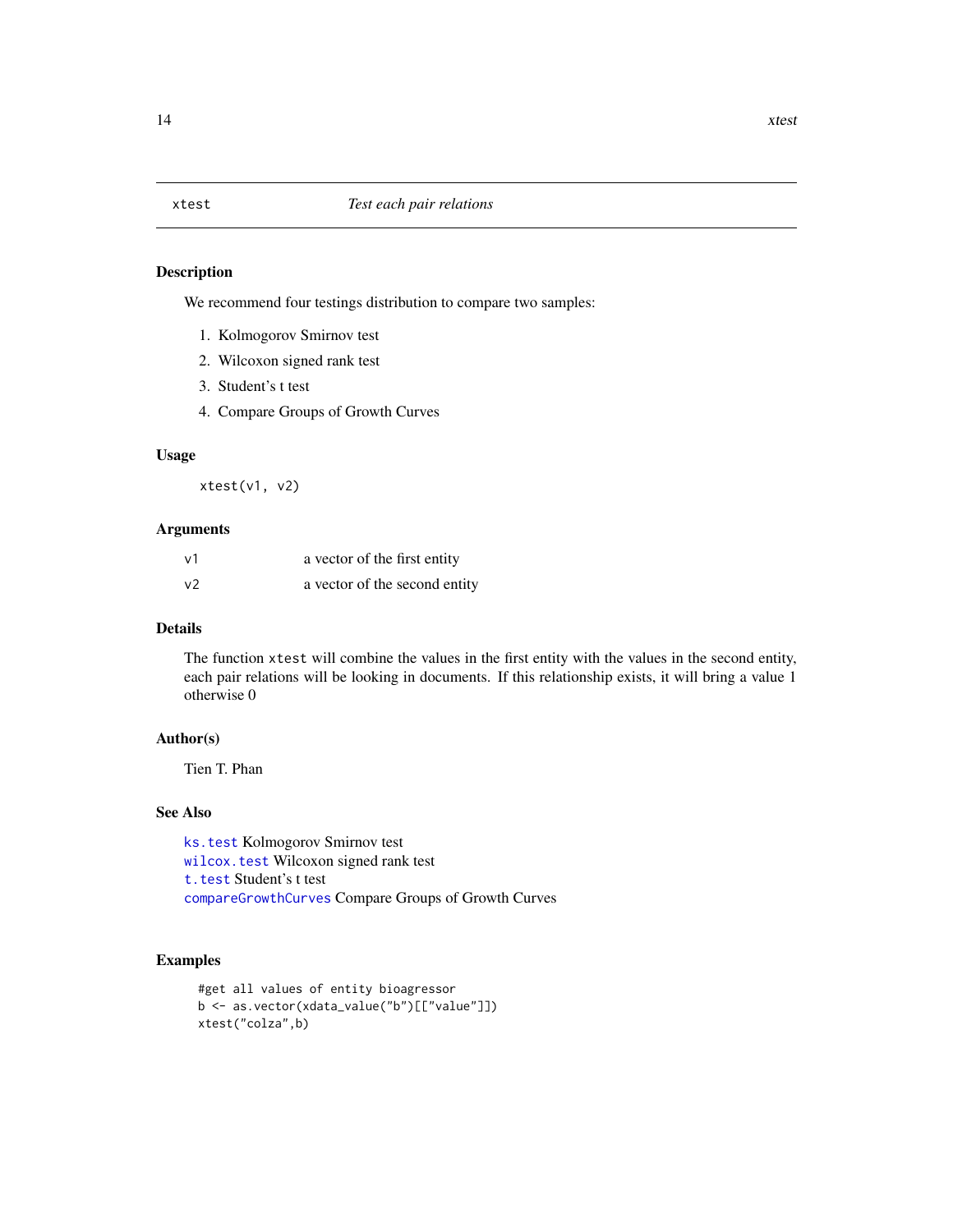<span id="page-14-1"></span><span id="page-14-0"></span>

Here is a graph of type Venn diagram. The Venne that shows all possible logical relations between a finite collection of sets. Graph xvenn provides funtionality that users can compare values of entities or relations appearing simultaneously in bulletins.

#### Usage

xvenn(v,e=NULL)

#### Arguments

|   | a vector of values, this vector must be greater than 2 |
|---|--------------------------------------------------------|
| e | a vector of entities, e.x: "m", "b"                    |

#### Details

Result after calling the function xparse has the following format:

1. file\_name:entity:\$:list\_value\_found

2. ...

3. file\_name:entity1:entity2:...:\$\$:value\_e1:value\_e2:....:negation

Function xvenn will convert the data format above to a vector. The xvenn uses this vector to display graph of type Venn. The vector format:

- 1. element1 : number of occurences element1 in bulletins
- 2. element2 : number of occurences element2 in bulletins
- 3. element3 : number of occurences element3 in bulletins
- 4. element1&element2 : number of simutaneous occurences element1 and element2 in bulletins
- 5. element2&element3 : number of simutaneous occurences element2 and element3 in bulletins
- 6. element3&element1 : number of simutaneous occurences element3 and element1 in bulletins
- 7. element1&element2&element3 : number of simutaneous occurences element1, element2 and element3 in bulletins

...

...

#### Value

This function returns a vector so that users can check or use it to create new graphs.

vector return a vector has format above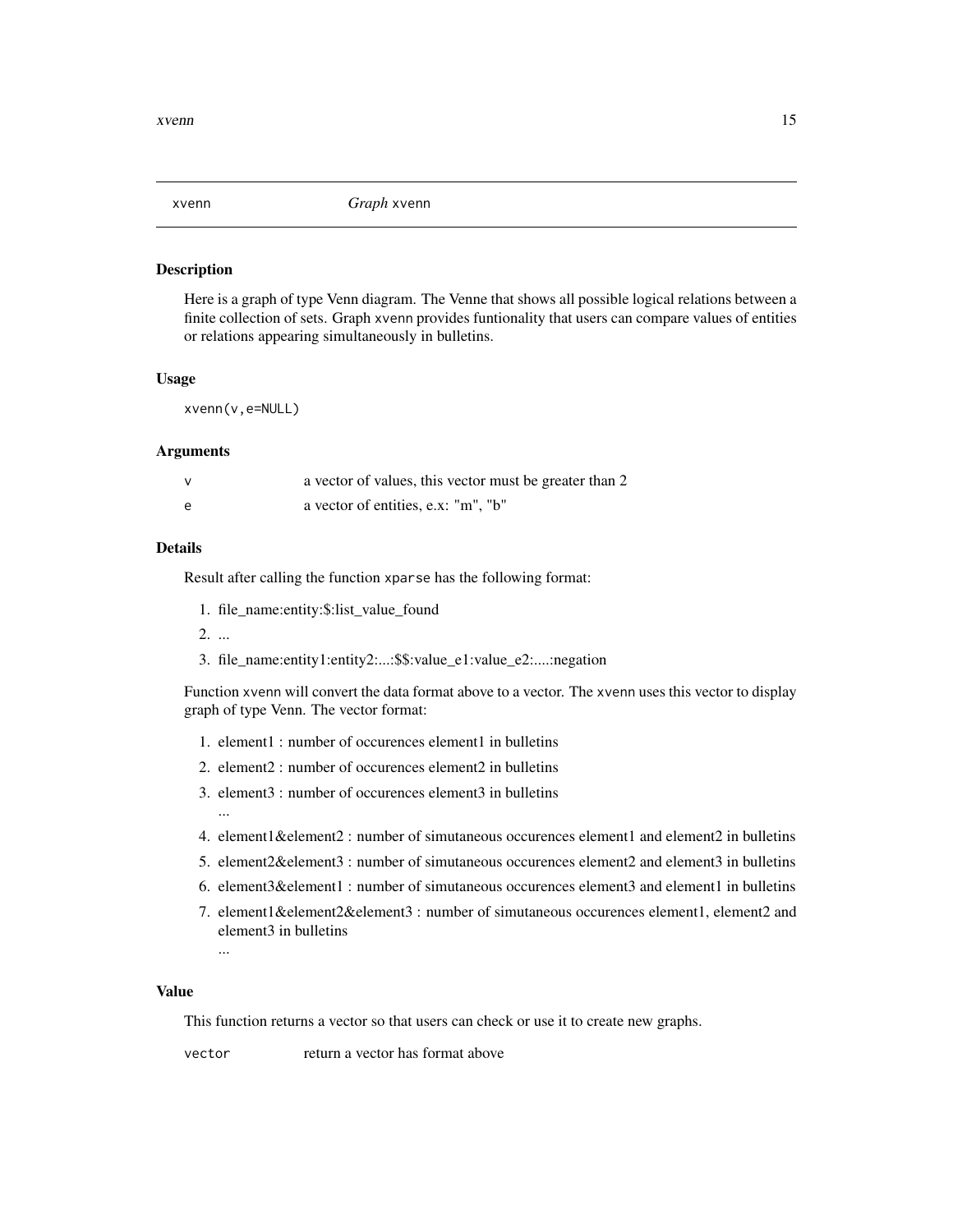<span id="page-15-0"></span>16 xvenn

#### Author(s)

Tien T. Phan

#### See Also

[xhist](#page-7-1) type graphique histogram [xplot](#page-9-1) type graphique plot [xprop](#page-10-1) type graphique propotion

```
xvenn(v=c("chou","colza"))
xvenn(v=c("chou","colza","orge"))
xvenn(v=c("chou","colza","orge"),e=c("b","m"))
```